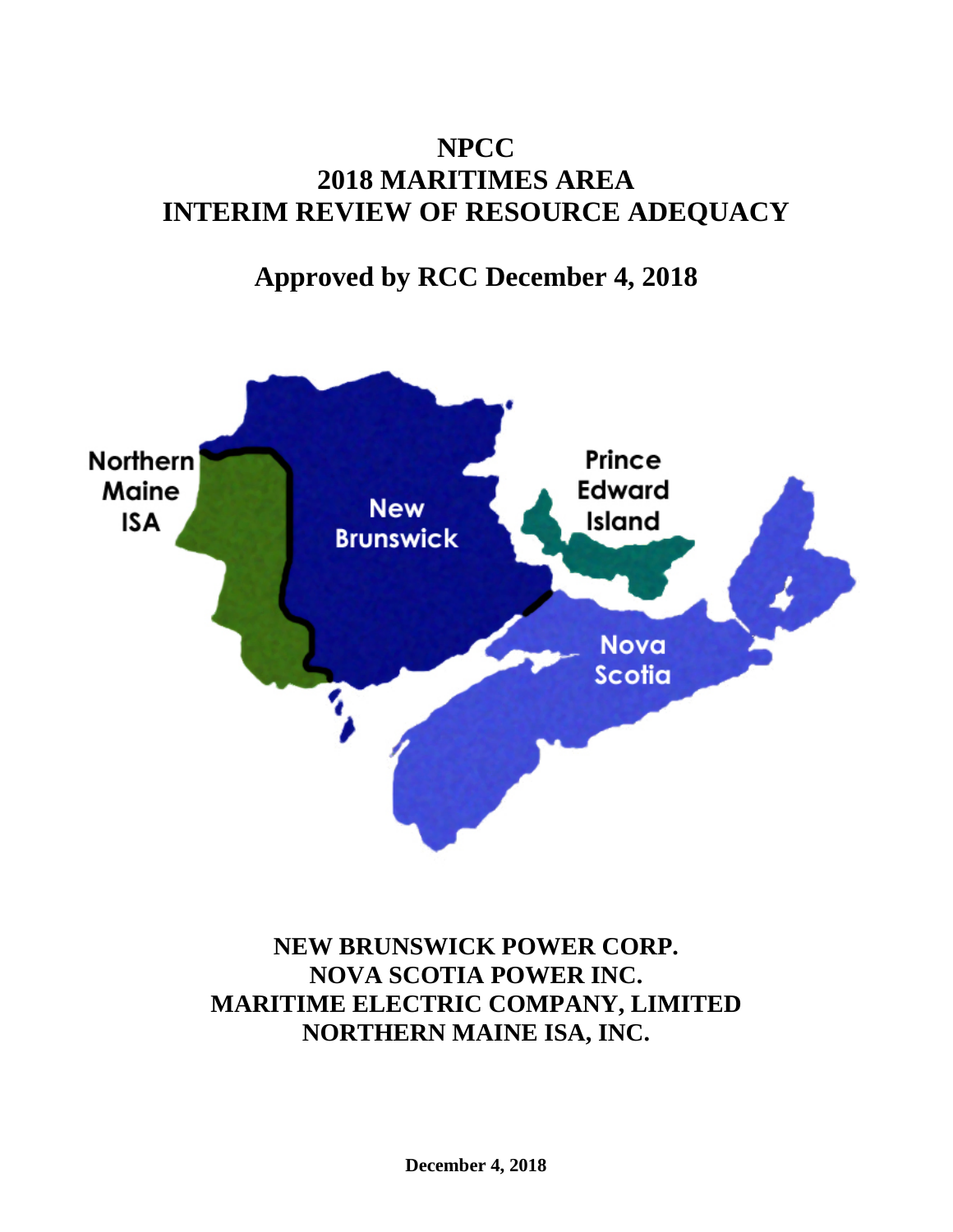This page intentionally left blank.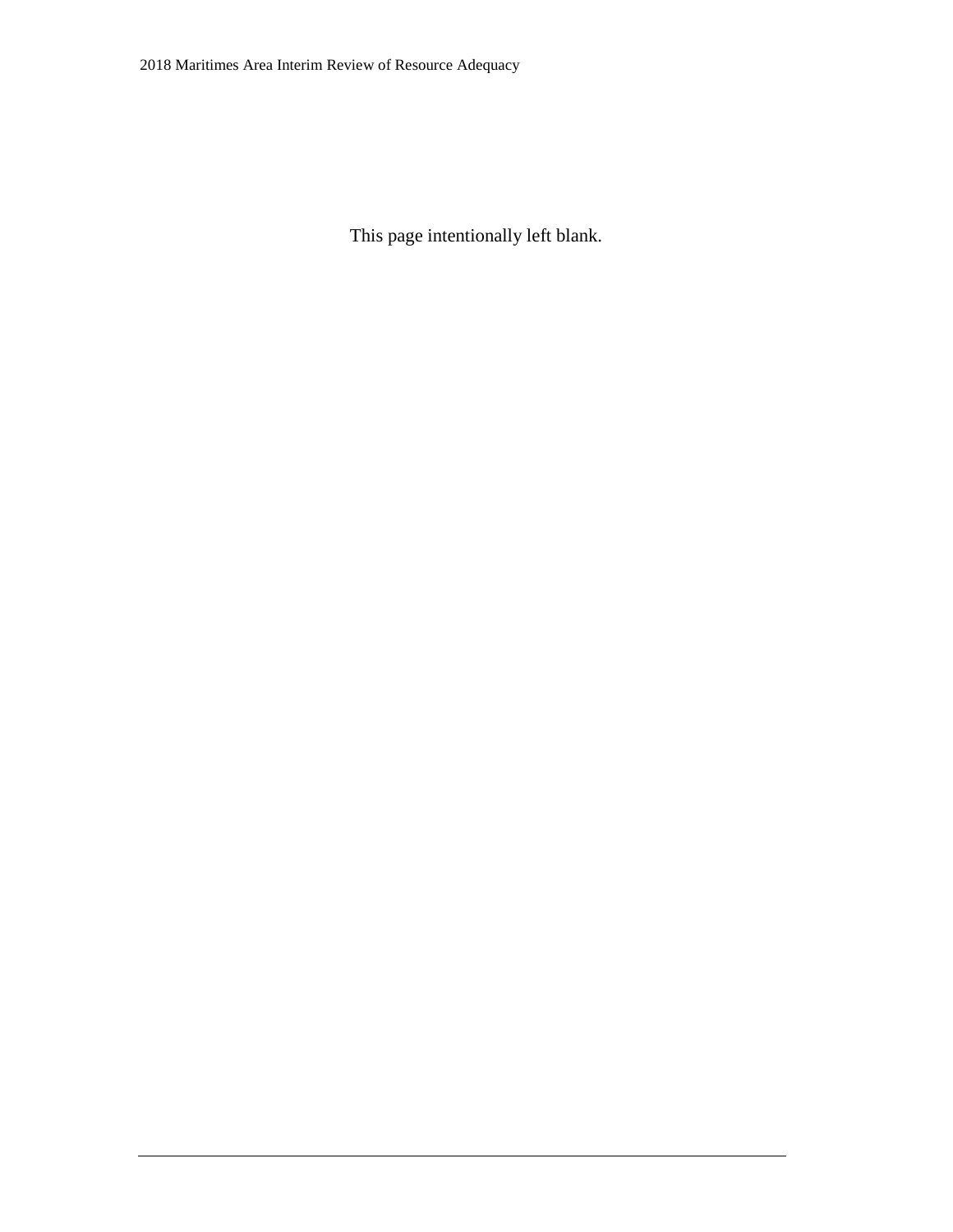## <span id="page-2-0"></span>**EXECUTIVE SUMMARY**

The 2018 Maritimes Area Interim Review of Resource Adequacy (2018 Interim Review), covering the period of January 2019 through December 2021, has been prepared to satisfy the Reliability Assessment Program as established by the Northeast Power Coordinating Council (NPCC). This 2018 Interim Review follows the resource adequacy review guidelines as specified in the *NPCC Regional Reliability Reference Directory #1 Appendix D (Adopted: September 30, 2015)*.

The Maritimes Area will comply with the NPCC resource adequacy criterion that requires a loss of load expectation (LOLE) value of not more than 0.1 days/year for all years of this 2018 Interim Review. Major assumptions are shown in Table 1 below. LOLE values for each year of the 2018 Interim Review and the 2016 Maritimes Area Comprehensive Review of Resource Adequacy (2016 Comprehensive Review) are shown in Table 2 below.

<span id="page-2-1"></span>

| <b>MAJOR ASSUMPTIONS</b>              |                                                                                                                                                                                                                                                                                                                                                            |  |  |  |
|---------------------------------------|------------------------------------------------------------------------------------------------------------------------------------------------------------------------------------------------------------------------------------------------------------------------------------------------------------------------------------------------------------|--|--|--|
| <b>Load Forecast</b>                  | 2018 forecast for all jurisdictions                                                                                                                                                                                                                                                                                                                        |  |  |  |
| Load Shape                            | $2011/12$ (all years)                                                                                                                                                                                                                                                                                                                                      |  |  |  |
| <b>Resource Adequacy</b><br>Criterion | Loss of Load Expectation not more than 0.1 days/year                                                                                                                                                                                                                                                                                                       |  |  |  |
| <b>Maritimes Required</b><br>Reserve  | 20% of peak firm load                                                                                                                                                                                                                                                                                                                                      |  |  |  |
| <b>Interconnection Benefits</b>       | 300 MW                                                                                                                                                                                                                                                                                                                                                     |  |  |  |
| Area Purchases/Sales                  | 2019 - sale of 114 MW<br>2020 - sale of 110 MW and purchase of 153 MW<br>2021 - sale of 69 MW                                                                                                                                                                                                                                                              |  |  |  |
| Maritime Link Project                 | 2020 - 153 MW firm Nova Scotia (NS) purchase from<br>Newfoundland<br>- 153 MW coal-fired generator retired in NS                                                                                                                                                                                                                                           |  |  |  |
| Wind                                  | 2019 - 57 MW added in New Brunswick (NB)<br>2021 - 40 MW added in NB                                                                                                                                                                                                                                                                                       |  |  |  |
| <b>Unit Removals</b>                  | 2019 - 5 MW diesel fired generation retired in NB<br>- mothballing of 70 MW of biomass fuelled<br>generation in Northern Maine (NM)<br>- 7 MW of oil fired generation retired in Prince<br>Edward Island (PEI)<br>- 38 MW of oil fired generation in PEI laid up during<br>summers from 2019 onward<br>2020 - 10 MW of oil fired generation retired in PEI |  |  |  |

#### **Table 1 - Summary of Major Assumptions**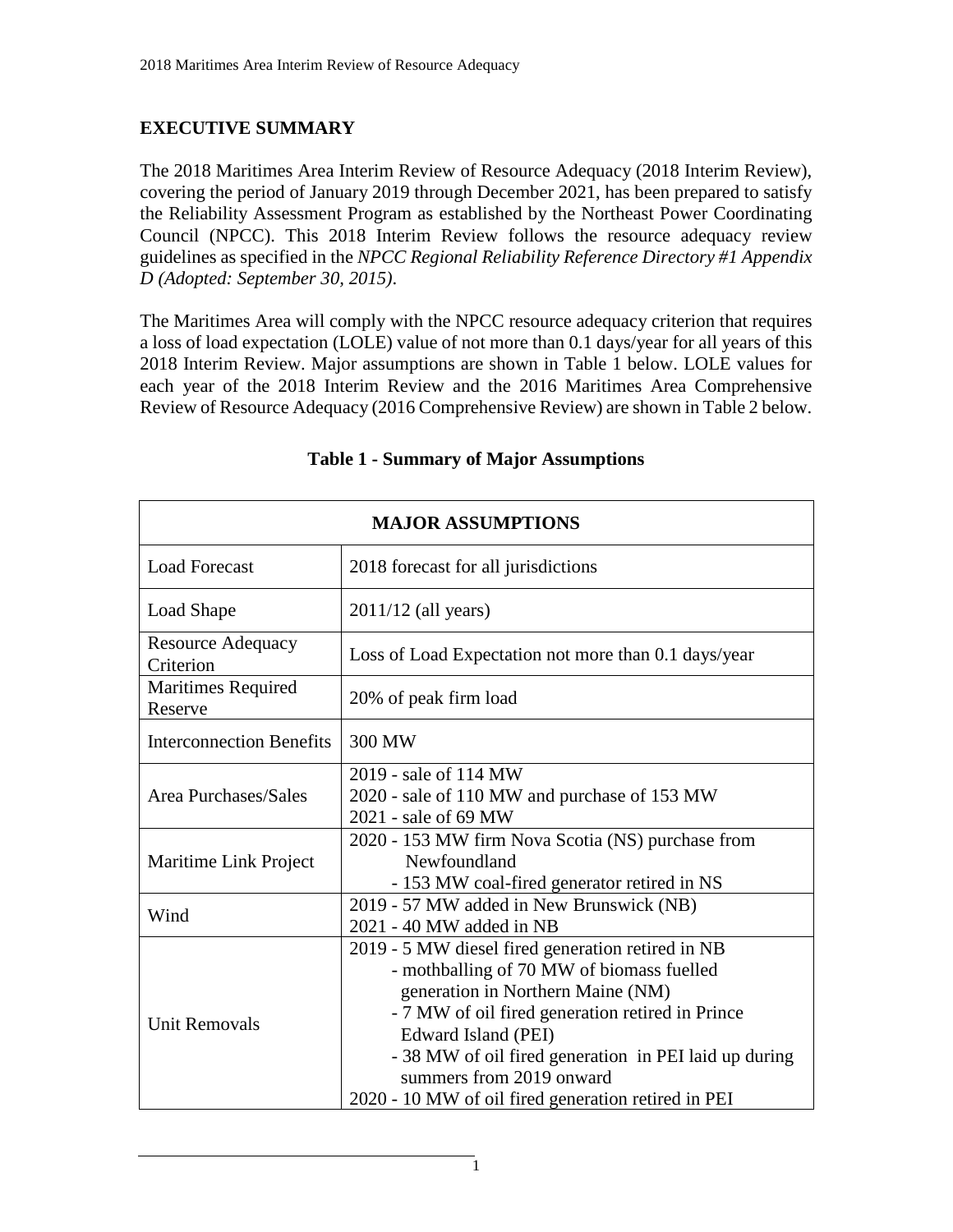| <b>Unit Additions</b> | 2021 - 18 MW diesel generator in PEI |
|-----------------------|--------------------------------------|
|-----------------------|--------------------------------------|

#### **Table 2 - Maritimes Area LOLE Values from 2019 to 2021**

<span id="page-3-0"></span>

| Year | 2018 Interim Review | 2016 Comprehensive Review |
|------|---------------------|---------------------------|
|      | (days/year)         | (days/year)               |
| 2019 |                     | 0.003                     |
| 2020 | 0.002               | 0.003                     |
|      |                     | 0 004                     |

Area load and capacity projections from 2019 to 2021 for this 2018 Interim Review are little changed from those projected for the 2016 Comprehensive Review and still practically flat.

LOLE results for the 2018 Interim Review were slightly lower from 2019 to 2021 than the 2016 Comprehensive Review results due to a slight increase in forecast reserve margins in NS.

There are no changes in this 2018 Interim Review with respect to fuel supplies, emergency operating procedures, or market rules.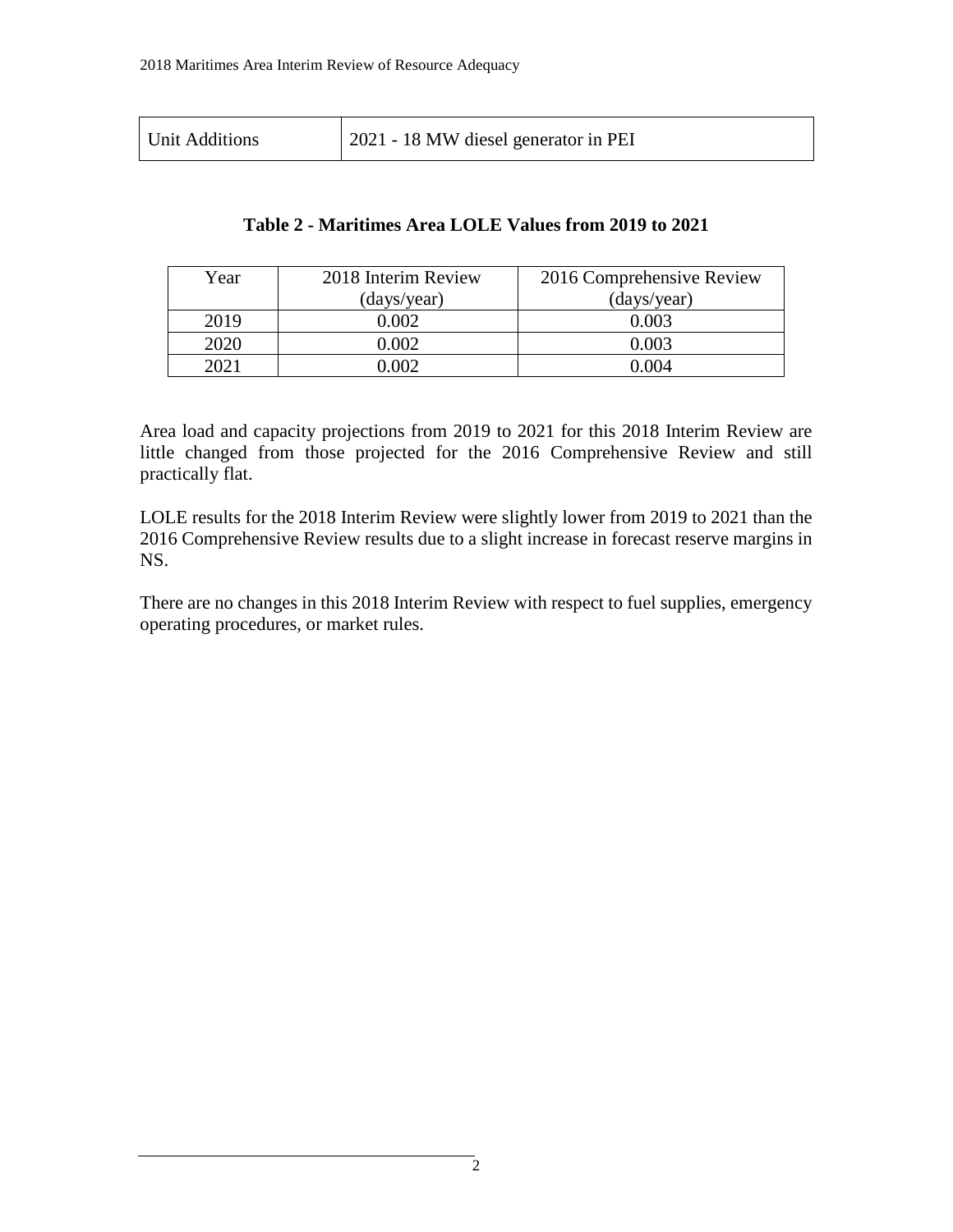## **TABLE OF CONTENTS**

| 1.0 |  |  |
|-----|--|--|
| 2.0 |  |  |
|     |  |  |
|     |  |  |
|     |  |  |
|     |  |  |
|     |  |  |
| 3.0 |  |  |
| 4.0 |  |  |
| 5.0 |  |  |

## **LIST OF TABLES**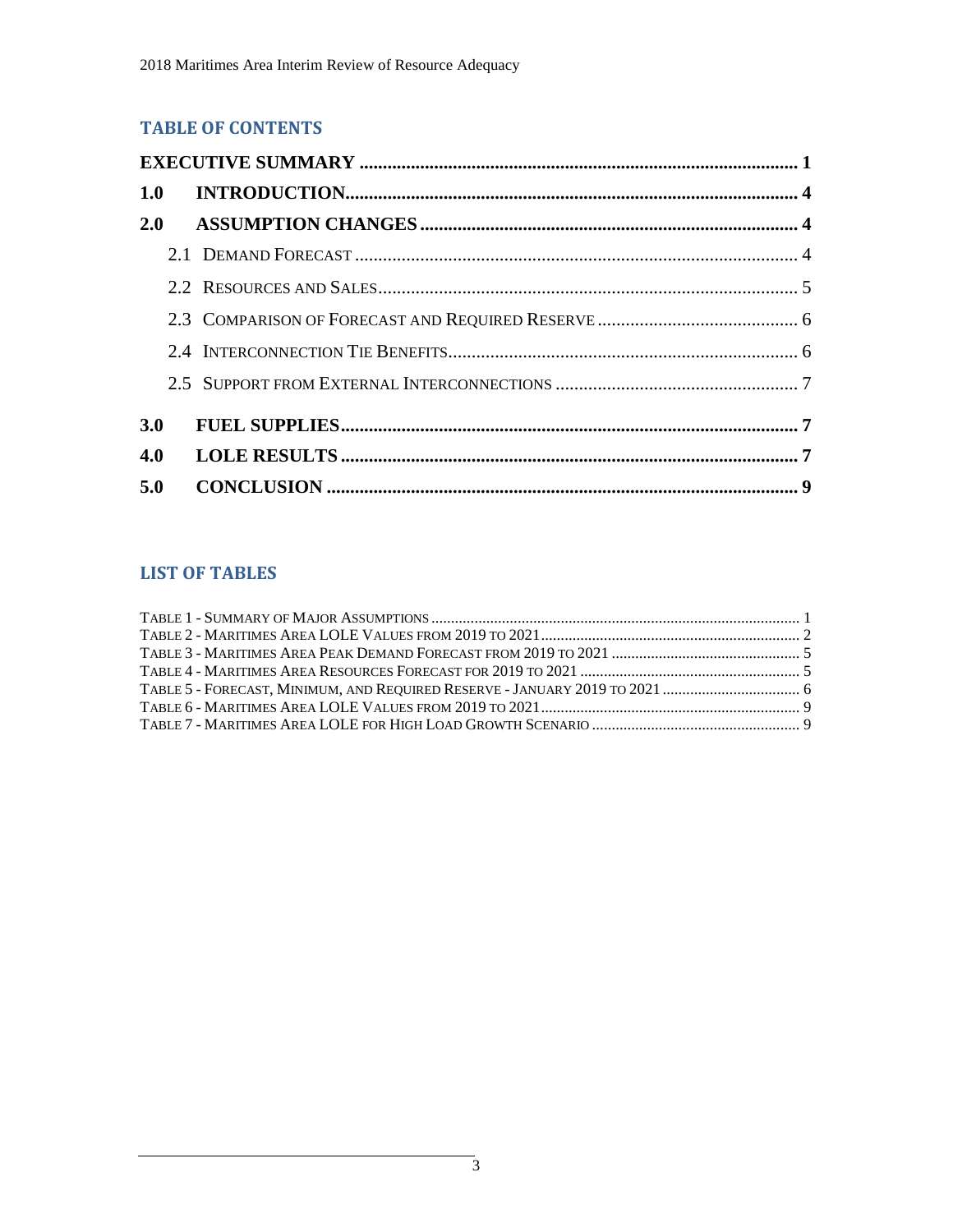## <span id="page-5-0"></span>**1.0 INTRODUCTION**

This 2018 Interim Review is the second update of the 2016 Comprehensive Review approved by the Reliability Coordinating Committee (RCC) on December 6, 2016. The Maritimes Area is a winter peaking area with separate jurisdictions in NB, NS, PEI, and NM. New Brunswick Power Corporation (NB Power) is the Reliability Coordinator for the Maritimes Area, with its system operator functions performed by its Transmission and System Operator division under a regulator approved Standards of Conduct.

## <span id="page-5-1"></span>**2.0 ASSUMPTION CHANGES**

No changes were made in this 2018 Interim Review with respect to fuel supplies, emergency operating procedures, or market rules.

Upgrades to the transmission interface between PEI and NB have increased the transfer capability from 222 MW (2016 value) to the current value of 240 MW in 2018. Completion of the re-termination of a circuit on PEI (scheduled for Q4 2018) will further increase the capacity of the interface to 300 MW in both directions by 2019. After completion of these upgrades, transfer capability to PEI will exceed their peak load.

With the completion of the installation of a larger transformer at the Tinker substation feeding NM and the 2019 transfer of 20 MW of load from that system to a direct NB feed, the transfer capability into NM will exceed its peak load beginning in 2019.

NB installed wind capacity is expected to increase by 57 MW by 2019 and a further 40 MW by 2021.

#### <span id="page-5-2"></span>**2.1 Demand Forecast**

The Maritimes Area coincident peak demand is forecast to occur during the month of January each year. Table 3 shows a comparison of the annual peak demands used in this 2018 Interim Review versus the 2016 Comprehensive Review.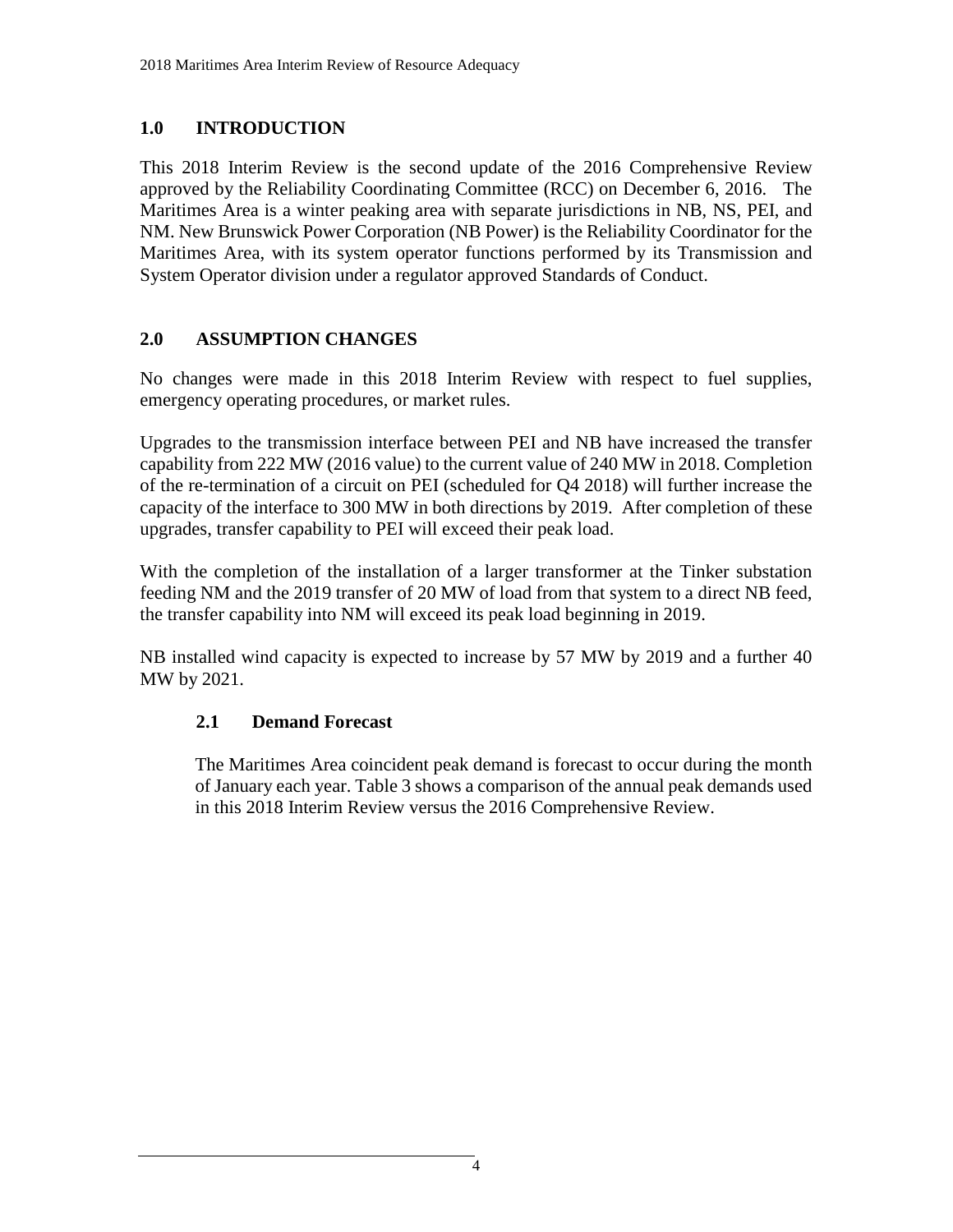<span id="page-6-1"></span>

|                    | 2018 Interim                                     | 2016 Comprehensive |            |
|--------------------|--------------------------------------------------|--------------------|------------|
| <b>Winter Peak</b> | Review                                           | Review             | Difference |
| (January)          | (MW)                                             | (MW)               | (MW)       |
| 2019               | 5,391                                            | 5,416              | $-25$      |
| 2020               | 5,407                                            | 5,432              | $-25$      |
| 2021               | 5,400                                            | 5,426              | $-26$      |
|                    | 2019 to 2021 Average Compound Annual Growth Rate |                    |            |
| <b>Growth Rate</b> | 0.08%                                            | $0.09\%$           |            |

**Table 3 - Maritimes Area Peak Demand Forecast from 2019 to 2021**

Forecast peak demand in the Maritimes Area is effectively flat over the period of this 2018 Interim Review and practically unchanged from the 2016 Comprehensive Review.

#### <span id="page-6-0"></span>**2.2 Resources and Sales**

Resource and external sales changes for this 2018 Interim Review versus the 2016 Comprehensive Review include the following:

- Retirement of 17 MW of oil fired PEI capacity before 2021 with a further 38 MW of oil fuelled capacity on PEI will be laid up for summer periods starting in 2019 related to the increase in transfer capability from NB to PEI,
- Installation of an 18 MW diesel generator on PEI in January 2021,
- Mothballing of two biomass fuelled units totaling 70 MW of capacity in Maine by 2019 related to the transfer of about 20 MW of Houlton Water load from Northern Maine to the New Brunswick sub-area and the installation of a higher capacity transformer feeding northern Maine,
- Additional new NB installed wind capacity, 57 MW by 2019 and 40 MW by 2021,
- Removal of a 5 MW diesel generator in NB,
- Short term firm external sales to New England of 114 MW, 110 MW and 69 MW during 2019, 2020, 2021 respectively (sales are netted against resources).

Table 4 shows the year by year January resources forecast for this 2018 Interim Review compared to the 2016 Comprehensive Review.

<span id="page-6-2"></span>

| Year | 2018 Interim Review |      | 2016 Comprehensive Review |                                                    |      | Difference |        |
|------|---------------------|------|---------------------------|----------------------------------------------------|------|------------|--------|
|      |                     |      |                           | (MW, with on-peak wind)<br>(MW, with on-peak wind) |      | (MW)       |        |
|      | Conventional        | Wind | Total                     | Conventional                                       | Wind | Total      | Total  |
| 2019 | 6,716               | 521  | 7,237                     | 6,803                                              | 496  | 7,299      | $-62$  |
| 2020 | 6,743               | 521  | 7.264                     | 6,958                                              | 496  | 7,454      | $-190$ |
| 2021 | 6,774               | 537  | 7.311                     | 6,958                                              | 496  | 7,454      | $-143$ |

#### **Table 4 - Maritimes Area Resources Forecast for 2019 to 2021**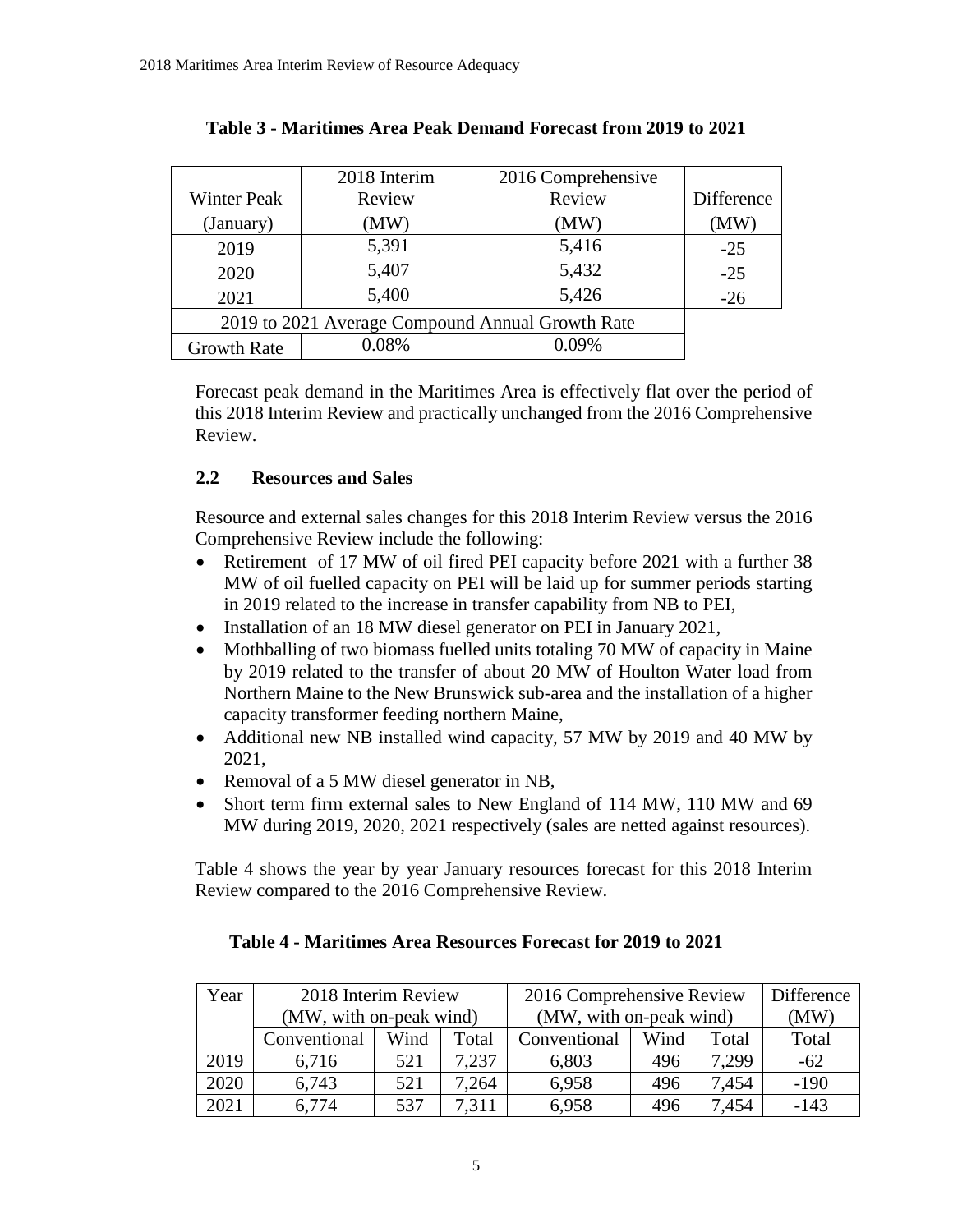Conventional resources in Table 4 are from the peak load month of January of each year and include installed generation, contracted external purchases (added) and contracted sales (subtracted), and tie benefits of 300 MW (see Section 3.5 below). Wind capacity used in Table 4 is the total amount of wind generation modeled during the hour of the Maritimes Area coincident peak load based on the load shape used for the LOLE calculations. Because of the variability of wind from hour to hour, this does not represent the effective load carrying capability or capacity value of the wind resources. Forecast hourly wind generation capacity is subtracted from hourly loads for LOLE analysis.

#### <span id="page-7-0"></span>**2.3 Comparison of Forecast and Required Reserve**

The Maritimes Area uses a 20% reserve criterion for planning purposes. This criterion is not mandated but has historically resulted in levels of reserve that are closely correlated to the reserve levels necessary to meet the NPCC resource adequacy criterion. A close correlation between this 20% reserve criterion and NPCC's LOLE criterion of not more than 0.1 days per year of load losses due to resource deficiencies was established in the 2016 Comprehensive Review. Table 5 shows annual values for the forecast, minimum and required reserves at 20%. In each year of this 2018 Interim Review, the forecast reserve exceeds the 20% required reserve criterion.

<span id="page-7-2"></span>

| Table 5 - Forecast, Minimum, and Required Reserve - January 2019 to 2021 |  |  |  |  |
|--------------------------------------------------------------------------|--|--|--|--|
|--------------------------------------------------------------------------|--|--|--|--|

| Year | Forecast | Peak  | Inter.      | Forecast |      | Minimum |      | Required |      |
|------|----------|-------|-------------|----------|------|---------|------|----------|------|
|      | Capacity | Load  | Load        | Reserve  |      | Reserve |      | Reserve  |      |
|      | (MW)     | (MW)  | $M_{\rm W}$ | MW       | $\%$ | MW      | $\%$ | MW       | $\%$ |
| 2019 | 7,237    | 5,391 | 267         | 2,113    | 41   | 1.974   | 41   | .025     | 20   |
| 2020 | 7,264    | 5,407 | 265         | 2,121    | 41   | 1,917   | 40   | .029     | 20   |
| 2021 | 7,311    | 5,400 | 264         | 2,175    | 42   | 2,043   | 41   | .027     | 20   |

Forecast Reserve  $%$  = [Forecast Capacity – (Peak Load – Inter. Load)]\*100% (Peak Load – Inter. Load)

Minimum Reserve  $%$  = Min. of Hourly [Capacity – (Load – Inter. Load)]\*100% (Load – Inter. Load)

Forecast wind generation outputs during the Maritimes Area peak load hour are used for the forecast capacity totals in Table 5. Hour by hour reserve values are used for the minimum reserve calculations.

#### <span id="page-7-1"></span>**2.4 Interconnection Tie Benefits**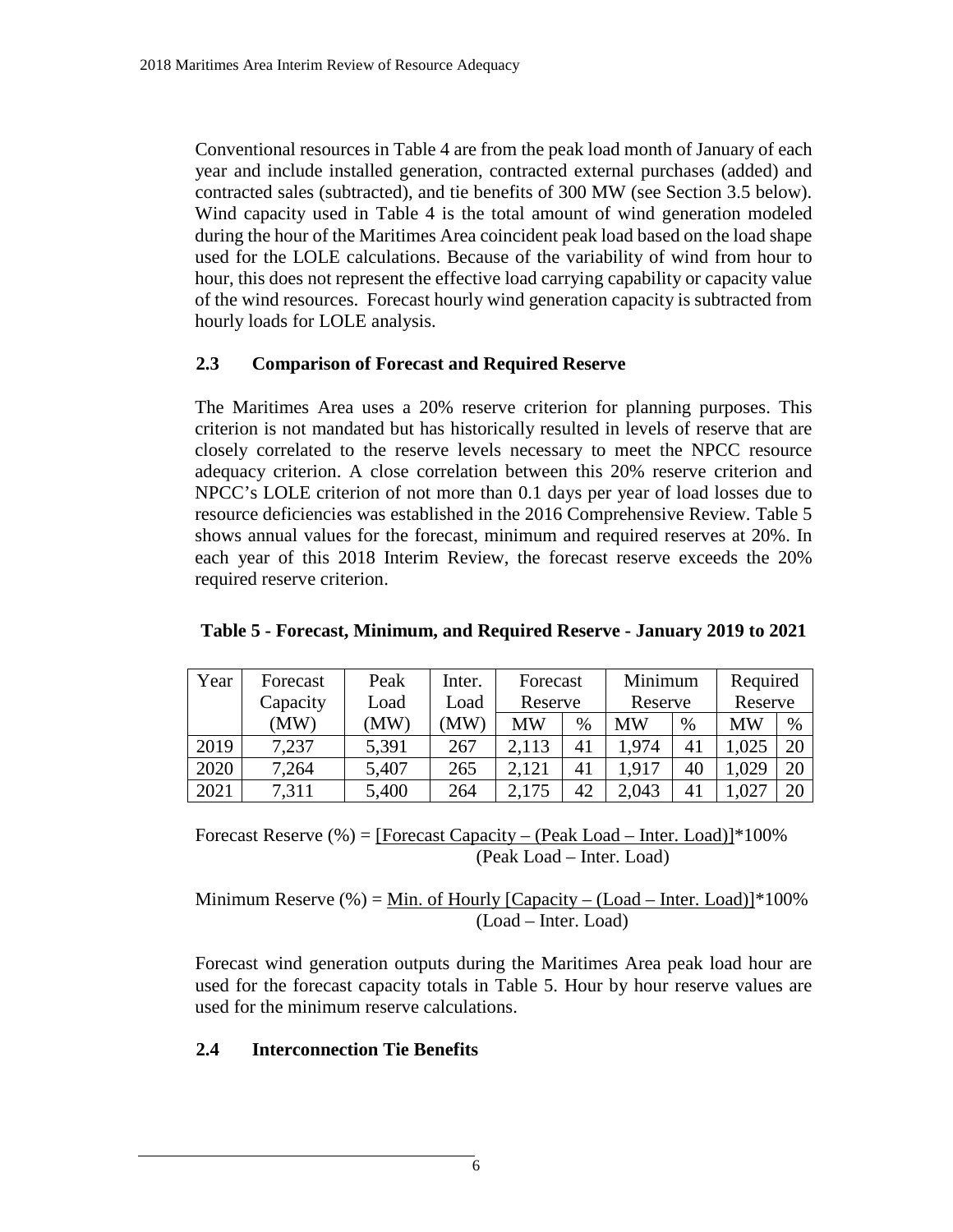In this 2018 Interim Review, 300 MW of interconnection tie benefits from New England are assumed. These tie benefits are based on a 2011 decision by the New Brunswick Market Advisory Committee to recognize the lowest historical Firm Transmission Capacity posted from summer peaking New England to winter peaking New Brunswick since the commissioning of the second 345 kV tie between these systems in December 2007. This is unchanged from the 2016 Comprehensive Review. In the CP-8 report *Review of Interconnection Assistance Reliability Benefits (December 31, 2015, Approved by RCC March 2, 2016)* the "As Is" estimated tie benefit potential for the Maritimes Area is 702 MW and 1012 MW for the years 2016 and 2020 with an export of 200 MW modeled in both test years. Based on this study, the 300 MW of tie benefits assumed for this 2018 Interim Review is conservative.

## <span id="page-8-0"></span>**2.5 Support from External Interconnections**

For the purposes of this 2018 Interim Review, interconnection support from neighbouring NPCC Areas was limited to 300 MW of tie benefits for all years. In addition, beginning in mid-2020, 153 MW of firm contracted capacity is expected to be available from a new 500 MW Maritimes Area HVDC link between NS and Newfoundland and Labrador completed in late 2017. This added external support will offset the simultaneous retirement of the same amount of coal fueled capacity in Nova Scotia. Non-firm capacity from Newfoundland and Labrador was not modeled.

## <span id="page-8-1"></span>**3.0 FUEL SUPPLIES**

The 2016 Comprehensive Review showed that the Maritimes Area has a diversified mix of resources such that there is not a high degree of reliance upon any one type or source of fuel. This diversified resource mix is unchanged for this 2018 Interim Review.

Generation fueled solely by natural gas accounts for just 7% of Maritimes Area capacity resources with supply options that include local shale gas fields, eastern off-shore production, western pipelines, and a liquefied natural gas receiving and re-gasification terminal. These supply options help to significantly reduce the exposure of the Maritimes Area to natural gas fuel disruptions.

## <span id="page-8-2"></span>**4.0 LOLE RESULTS**

Area load and capacity projections from 2019 to 2021 for this 2018 Interim Review are little changed from those predicted for the 2016 Comprehensive Review resulting in LOLE values that are practically the same.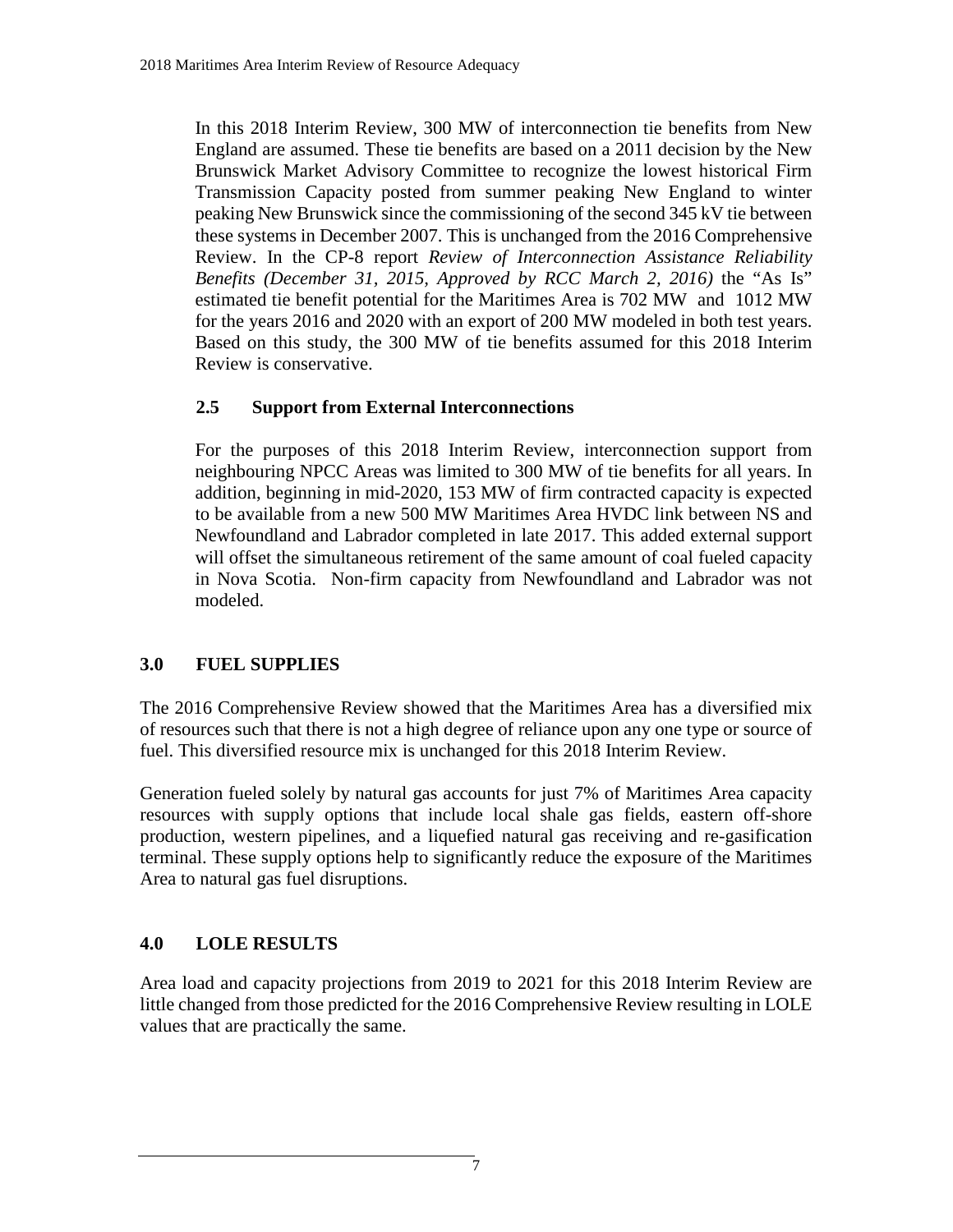A summary of the Maritimes Area LOLE values from 2019 to 2021 is shown in Table 6 below. All LOLE values for this 2018 Interim Review meet the NPCC resource adequacy criterion.